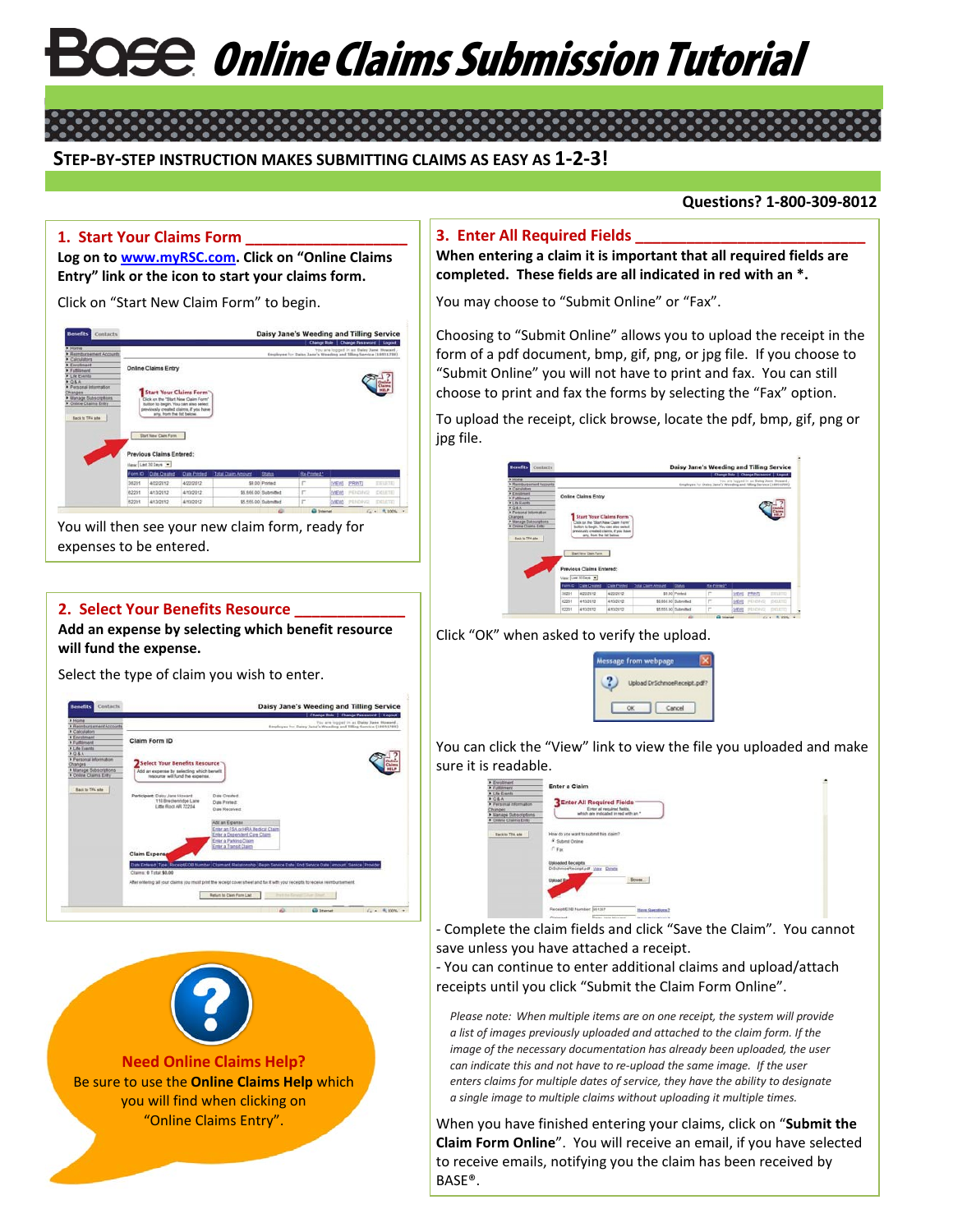## Welcome to Mobile myRSC<sup>®</sup>!

#### **Easy-Access to BASE® Plan Management** BASE® 125 Cafeteria Plan BASE® Health Reimbursement Arrangement BASE® Choice Incentive Plan *Questions? 1-800-309-8012*

#### Benefits at Your Fingertips

You can now access your employee benefits account information on your smartphone with the Mobile myRSC® app for iPhone and Android.

### What You Can Do with Mobile myRSC

**View Accounts** — Including detailed account and balance information

**Card Activity** — Account information

**Manage Subscriptions** — Set up email notificationsto keep you up-to-date on all account and health debit card activity

**SnapClaim**™ — Our Mobile App for iPhone® and Android® with integrated SnapClaim™ technology allows claims filing using your smartphone! Just open a claim using the mobile app, fill in some details onscreen, take a photo of your receipt with your smartphone camera, and upload. Claims filing couldn't be easier!

### Locating and Loading the Mobile myRSC App

Simply search for "myRSC" on the App Store" for Apple products or on the Google Play™ Store for Android products, and then load as you would any other app.

## Logging In

Access the mobile services using the same username and password you use to log in to the full myRSC® website. After logging in, you will be on the home page which will list your options.

## Getting Help

Click the **Help** button at the bottom right of all Mobile myRSC® pages to access contact information for your administrator, who will be able to provide assistance.

## Going Home

Press the **Home** button on the bottom left corner of any page to return to the home page.





*App Store* is a service mark of Apple Inc. *Google Play* is a trandemark of Google.